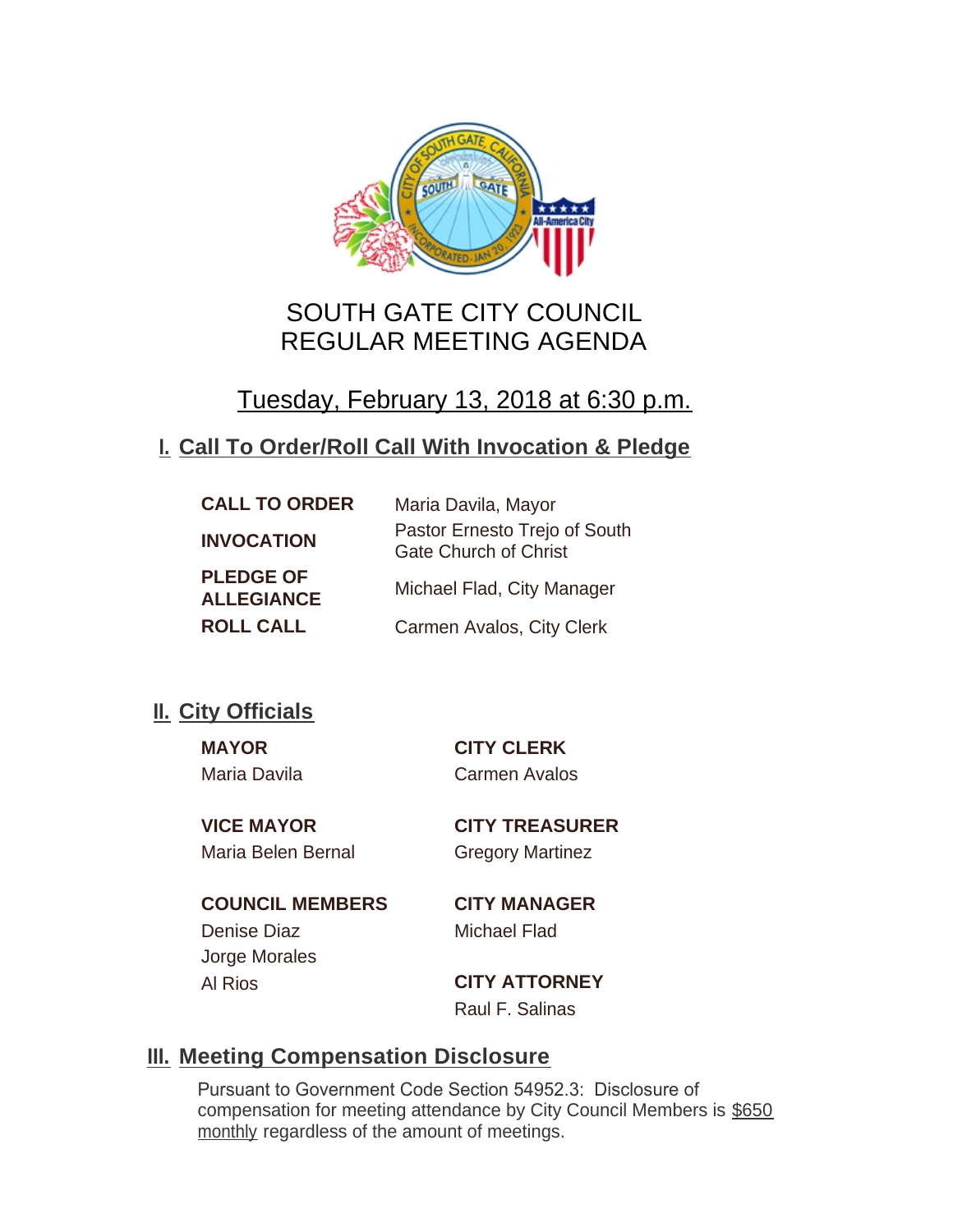## **Proclamations, Certificates, Introductions And IV. Ceremonial Actions**

#### **1. Introduction Of Six New And Promotional Full-Time Employees**

The City Council will consider allowing staff to introduce the new and promotional full-time employees hired or promoted between October 1, 2017 and December 31, 2017. (ADMIN SERVICES)

Documents:

#### [ITEM 1 REPORT 021318.PDF](http://ca-southgate.civicplus.com/AgendaCenter/ViewFile/Item/5473?fileID=11628)

## **Comments From The Audience V.**

During this time, members of the public and staff may address the City Council regarding any items within the subject matter jurisdiction of the City Council. Comments from the audience will be limited to five (5) minutes per speaker; unless authorized by the Mayor, the time limit may not be extended by utilizing another member's time. There will be no debate or action on items not listed on the agenda unless authorized by law.

Note: The City Council desires to provide all members of the public with the opportunity to address the Council. Nevertheless, obscene language, comments intended to disrupt or interfere with the progress of the meeting or slanderous comments will not be tolerated and may result in ejection and/or may constitute a violation of South Gate Municipal Code Section 1.04.110.

## **Reports And Comments From City Officials VI.**

During this time, members of the City Council will report on matters pertaining to their service on various intergovenmental boards and commissions as a representative of the City pursuant to Assembly Bill 1234. City Council Members will also have an opportunity to comment on matters not on the agenda.

Following the City Council Members, reports and comments will be heard by the City Clerk, City Treasurer, City Manager and Department Heads.

## **Consent Calendar Items VII.**

Agenda Items **2, 3, 4, 5, 6, and 7** are consent Calendar Items. All items including Ordinances, Resolutions and Contracts, may be approved by adoption of the Consent Calendar, individually and collectively by one (1) motion. There will be no separate discussion of these items unless Members of the City Council, the public, or staff request that specific items be removed from the Consent Calendar for separate discussion and action.

Any Motion to introduce or adopt an Ordinance on the Consent Calendar shall be: (1) a motion to waive the reading of the Ordinance and introduce the Ordinance or (2) a motion to waive the reading of the Ordinance and adopt the Ordinance, as appropriate.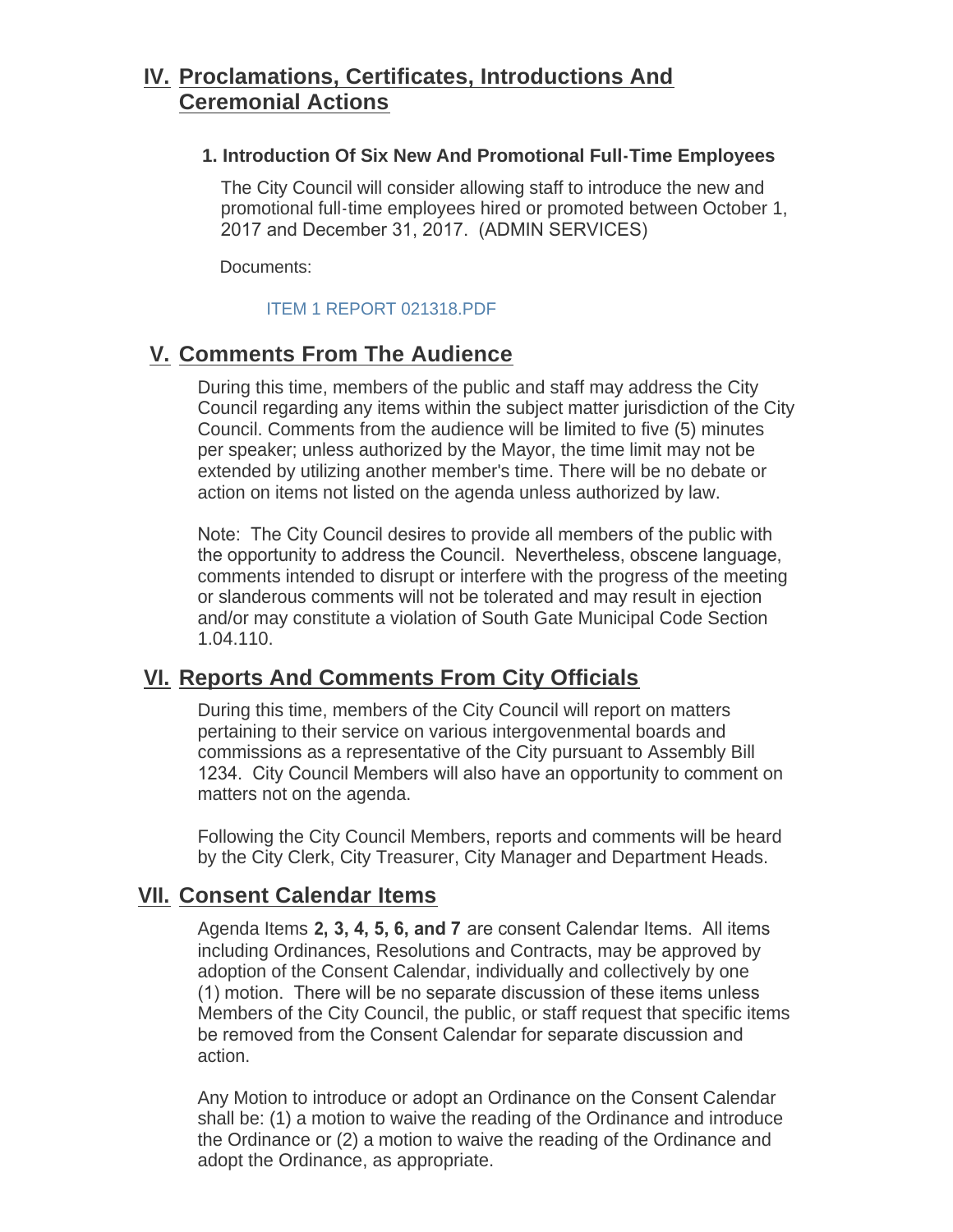#### **2. Contract Amendments With Top Management Employees And Resolution Approving Salary Pay Tables**

The City Council will consider: (ADMIN SERVICES)

adopt the Ordinance, as appropriate.

a. Approving Amendment No. 1 to Contract No. 3261, the Employment Agreement with Randall Davis, Police Chief;

b. Approving Amendment No. 2 to Contract No. 2921, the Employment Agreement with Paul L. Adams, Director of Parks & Recreation;

c. Approving Amendment No. 2 to Contract No. 2996, the Employment Agreement with Arturo Cervantes, Director of Public Works/City Engineer;

d. Approving Amendment No. 2 to Contract No. 3083, the Employment Agreement with Jacquelyn Acosta, Director of Administrative Services;

e. Approving Amendment No. 2 to Contract No. 3181, the Employment Agreement with Joseph Perez, Director of Community Development;

f. Approving Amendment No. 1 to Contract No. 3250, the Employment Agreement with David Torres, Field Operations Manager;

g. Authorizing the Mayor to execute the Amendments in a form acceptable to the City Attorney; and

h. Adopting a Resolution approving Top Management salary pay tables.

Documents:

#### [ITEM 2 REPORT 02132018.PDF](http://ca-southgate.civicplus.com/AgendaCenter/ViewFile/Item/5474?fileID=11626)

#### **3. Agreement With Amigos De Los Rios Providing Access To Hollydale Regional Park For Completion Of Improvements And Committing The City To Maintaining These Improvements For 20 Years**

The City Council will consider: (PARKS)

a. Approve Agreement with Amigos de los Rios providing access to Hollydale Regional Park for the urban greening project and committing the City to maintaining these improvements for a 20 year term;

b. Authorize the Mayor to execute the Agreement in a form acceptable to the City Attorney; and

c. Designate the Director of Parks & Recreation (Director) or his/her designee as the City's representative and authorize the Director to execute any future agreements, documents or reports as required for the implementation of this Agreement.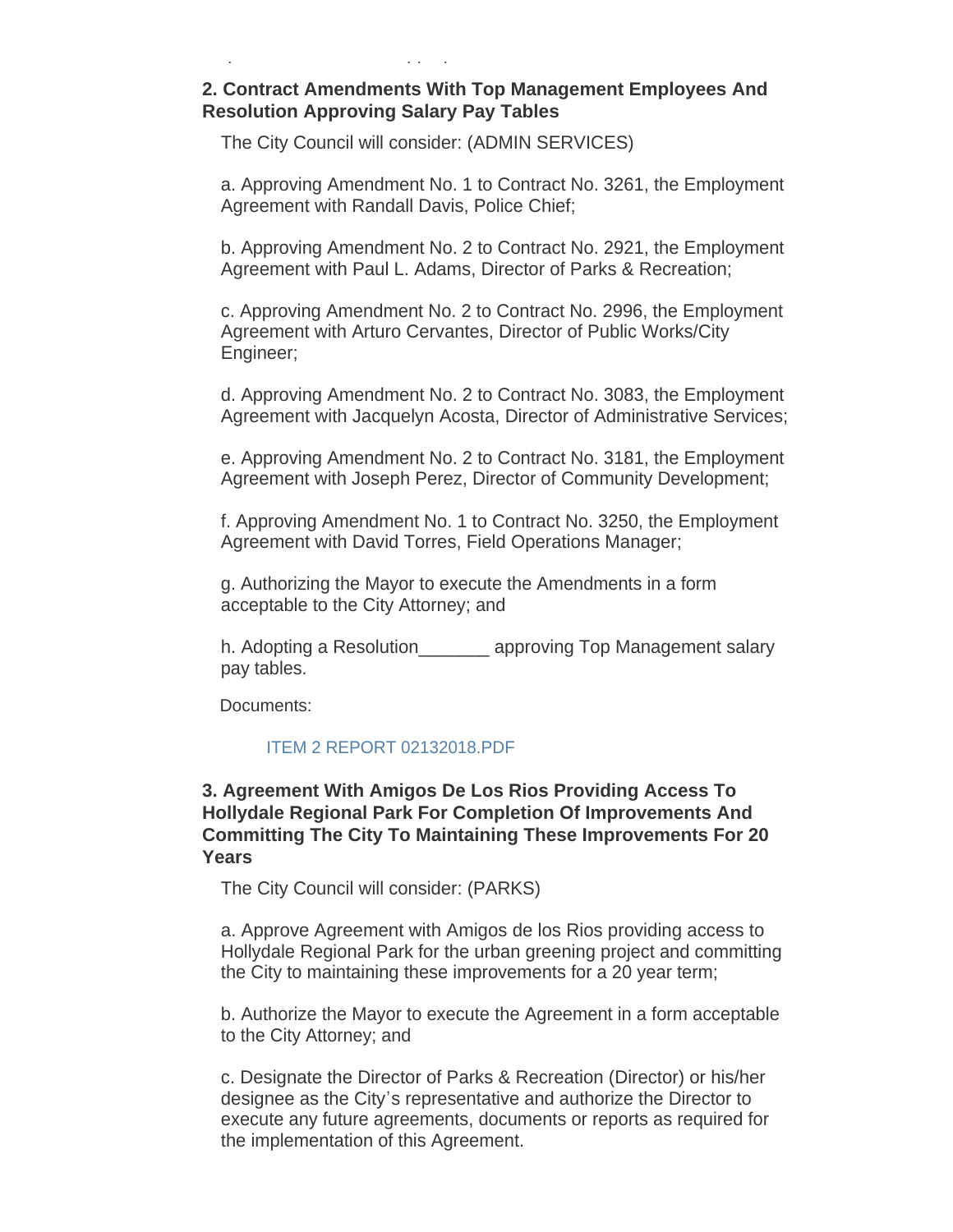Documents:

#### [ITEM 3 REPORT 02132018.PDF](http://ca-southgate.civicplus.com/AgendaCenter/ViewFile/Item/5477?fileID=11629)

#### **4. Master License Agreement With Crown Castle NG West, LLC, To Install, Maintain And Operate Small Cell Antennas On City-Owned Poles**

The City Council will consider: (PW)

a. Approving a Master License Agreement **(Contract \_\_\_\_\_\_)** with Crown Castle NG West, LLC, to install, maintain and operate small cell antennas on City-owned poles in the public right-of-way;

b. Authorizing the Mayor to execute the Master License Agreement in a form acceptable to the City Attorney;

c. Authorizing the City Manager and/or his designee to issue individual Pole Licenses under the Master License Agreement for City-owned poles in the public right-of-way; and

d. Directing the Director of Administrative Services to deposit the revenue into the General Fund.

Documents:

#### [ITEM 4 REPORT 02132018.PDF](http://ca-southgate.civicplus.com/AgendaCenter/ViewFile/Item/5478?fileID=11630)

#### **5. Amendment No. 3 To Contract No. 3081 With Wildan Engineering For Design Services For Congestion Relief And Safety Improvements For The Firestone Boulevard Enhancements**

The City Council will consider: (PW)

a. Approving Amendment No. 3 to Contract No. 3081 with Wilidan Engineering increasing the scope of work for design services to incorporate additional congestion relief and safety improvements to the Firestone Boulevard Regional Corridor Capacity Enhancements project, Alameda Street to Hunt Avenue, City Project No. 476-TRF, in an amount not-to-exceed \$42,820; and

b. Authorizing the Mayor to execute Amendment No. 3 in a form acceptable to the City Attorney.

Documents:

#### [ITEM 5 REPORT 02132018.PDF](http://ca-southgate.civicplus.com/AgendaCenter/ViewFile/Item/5479?fileID=11631)

#### **6. Quarterly Investment Report For The Quarter Ended September 30, 2017**

The City Council will consider receiving and filing the Quarterly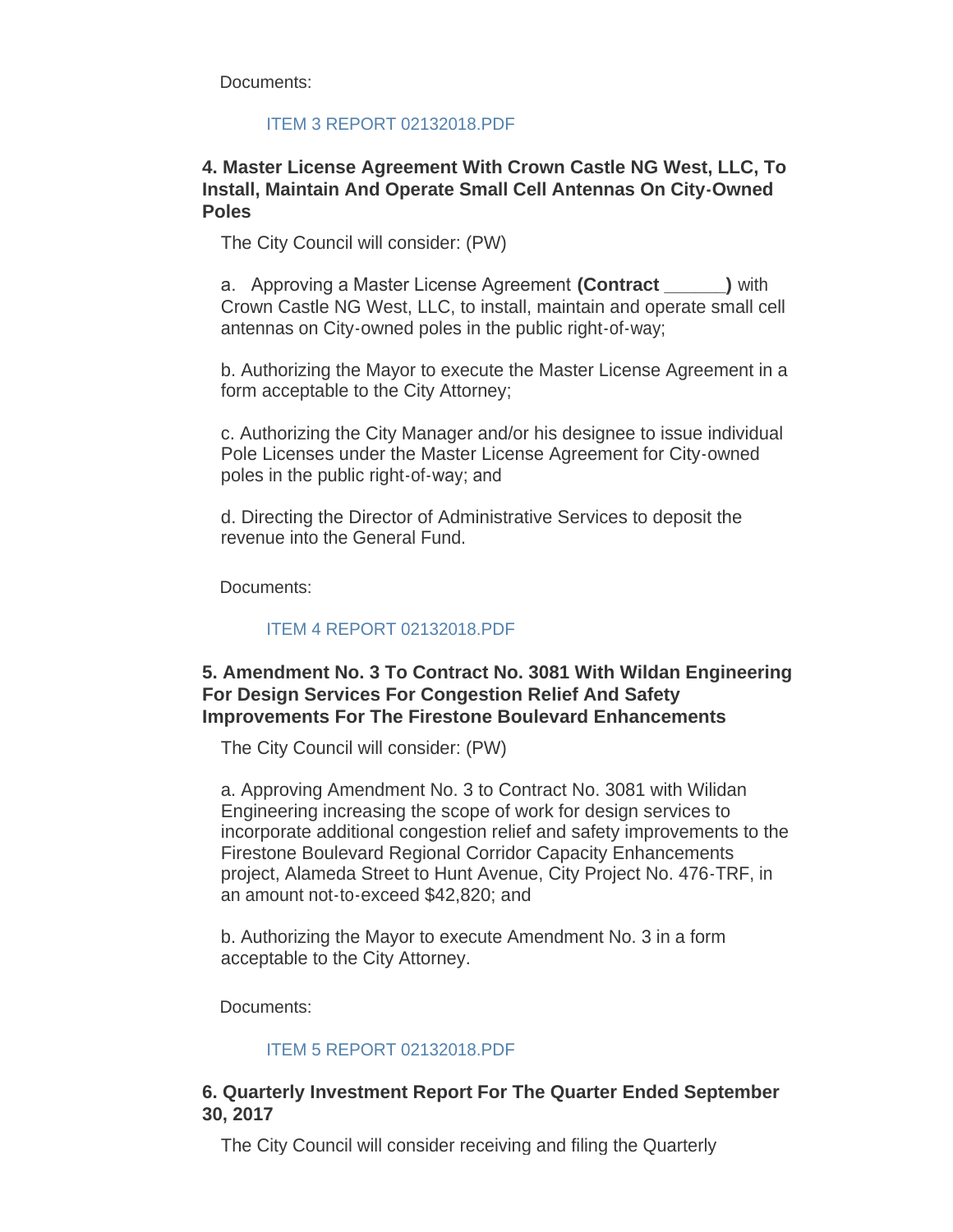The City Council will consider receiving and filing the Quarterly Investment Report for the quarter ended September 30, 2017. (ADMIN SERVICES)

Documents:

#### [ITEM 6 REPORT 02132018.PDF](http://ca-southgate.civicplus.com/AgendaCenter/ViewFile/Item/5480?fileID=11632)

#### **7. Quarterly Investment Report For The Quarter Ended December 31, 2017**

The City Council will consider receiving and filing the Quarterly Investment Report for the quarter ended December 31, 2017. (ADMIN SERVICES)

Documents:

#### [ITEM 7 REPORT 02132018.PDF](http://ca-southgate.civicplus.com/AgendaCenter/ViewFile/Item/5481?fileID=11633)

#### **8. Change Order No. 3 With CJ Concrete Construction, Inc., For Construction Of The Walnut Street Parking Lot And Appropriation Of Funds**

The City Council will consider: (PW)

a. Approving Change Order No. 3 with CJ Concrete Construction, Inc., increasing the scope of work of Contract No. 3320 for the construction of the Walnut Street Parking Lot Project, in the amount of \$227,980, and additional improvements on the Auditorium Entrance Project in the amount of \$13,590, for a total amount not-to-exceed \$241,570; and

b. Authorizing the transfer of \$262,177 from the Building and Infrastructure Maintenance Fund to the Walnut Street Parking Lot, City Project No. 581 -PRK (Account No. 311-790-39-9404).

Documents:

[ITEM 8 REPORT 02132018.PDF](http://ca-southgate.civicplus.com/AgendaCenter/ViewFile/Item/5482?fileID=11634)

### **Reports, Recommendations And Requests VIII.**

#### **9. Warrants**

The City Council will consider approving the Warrants and Cancellations for February 13, 2018. (ADMIN SERVICES)

Total of Checks: \$2,161,140.56 Voids \$ (0.00) Total of Payroll Deductions: \$ (295,857.63) Grand Total \$1,865,282.93

Documents:

[ITEM 9 REPORT 02132018.PDF](http://ca-southgate.civicplus.com/AgendaCenter/ViewFile/Item/5475?fileID=11627)